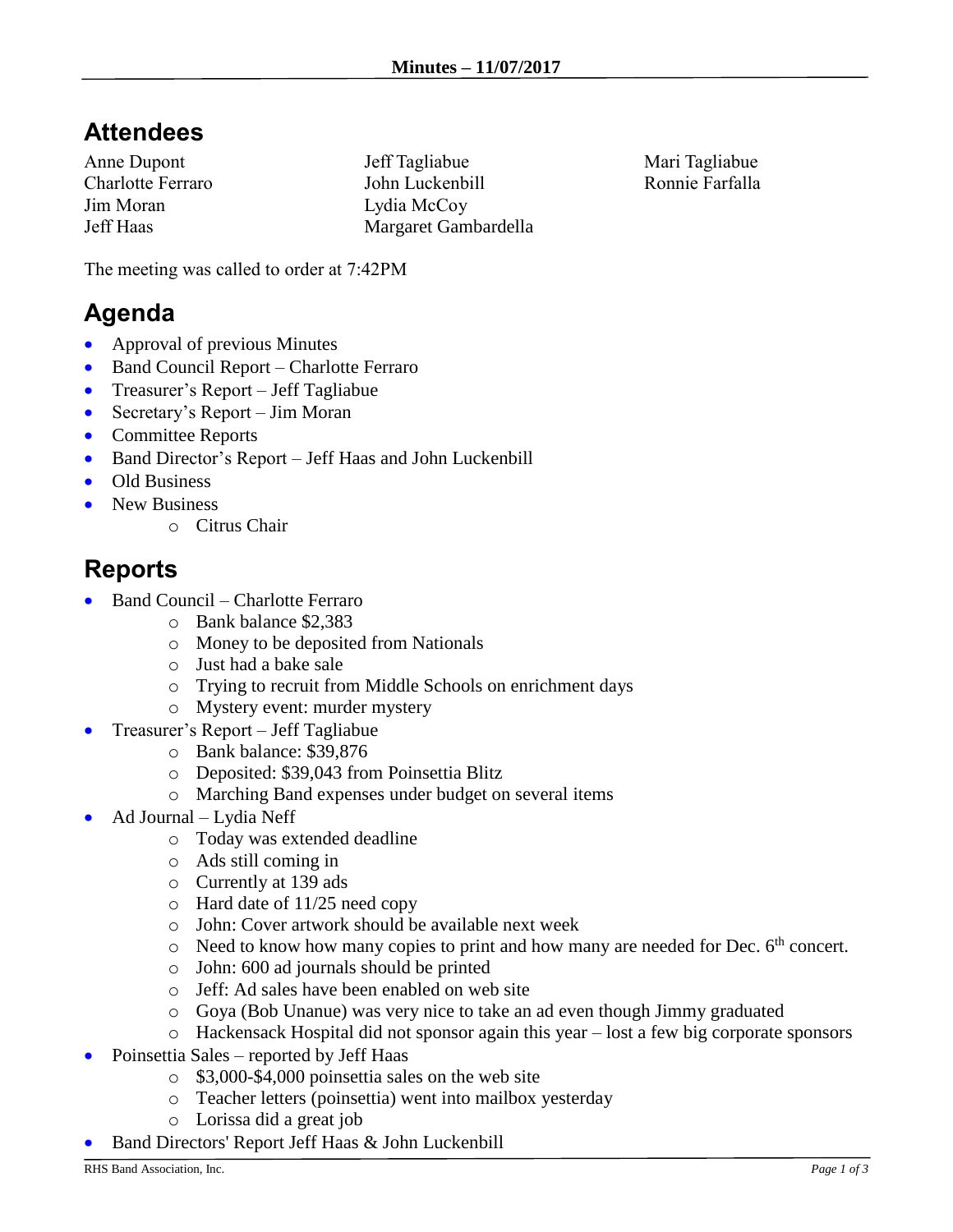- o Jerry Vivino will be guest artist (sax for Conan O'Brien band) for Jazz in the Wood
- o Bob Unanue (Goya) said he will sponsor Jazz in the Wood
- o Dallas trip cancelled looking to do something for original weekend in April
	- Clinics at SUNY Purchase
	- Perform on the Intrepid
	- Potential venue at One World Trade
	- Broadway show
	- Philharmonic concert
	- Overnight in NYC or nearby
- o Next week district honor band for 8th graders 31 students need chaperones from band parents – concert in Little Theater
- o Profit of \$862.50 from Blue Moon fundraiser
- o Anonymous donation \$250 towards the keyboard
- o Coin war established between band, choir, and orchestra winning team will get trophy. Losing teams' directors will wear winner's T-shirts to school.
- o Bergen county band auditions at Paramus HS
- o Marching Band
	- Awesome end to marching band season
	- Outside chance that football team will play next week if Montclair loses
	- Downtown for the Holidays and Banquet are next up
	- 20 graduating seniors
	- Considering electronics for next year spoke to Tom Gorman about funding the purchase – Band Association would need to fund the stipend
	- **•** Depending on budget, potentially have Juan work with Percussion Ensemble with **Gary**
	- Students interested in winter drumline need funding
- o Alumni event in October was a great success
- $\circ$  Next alumni event in 2022 100<sup>th</sup> anniversary of the band
- Old Business
	- o Roni: Permit for games of chance \$100 asked HSA if they have a permit and could work under their permit
- New Business
	- o Discussed getting wool hats and long sleeve shirts for sale
	- o Citrus Sale:
		- Need a citrus co-chair for this year Roni will co-chair but can't attend blitz day. Laura Lutz is the chair.
		- Moving blitz date to 2/4; delivery date 3/3
		- $\blacksquare$  Jim will try to get 2/5 for Trestle Sign for a week or two
	- o GW Poinsettia Sale
		- Margaret will call RHS HSA president to discuss the conflict
		- Anne will email Dr. Fishbein